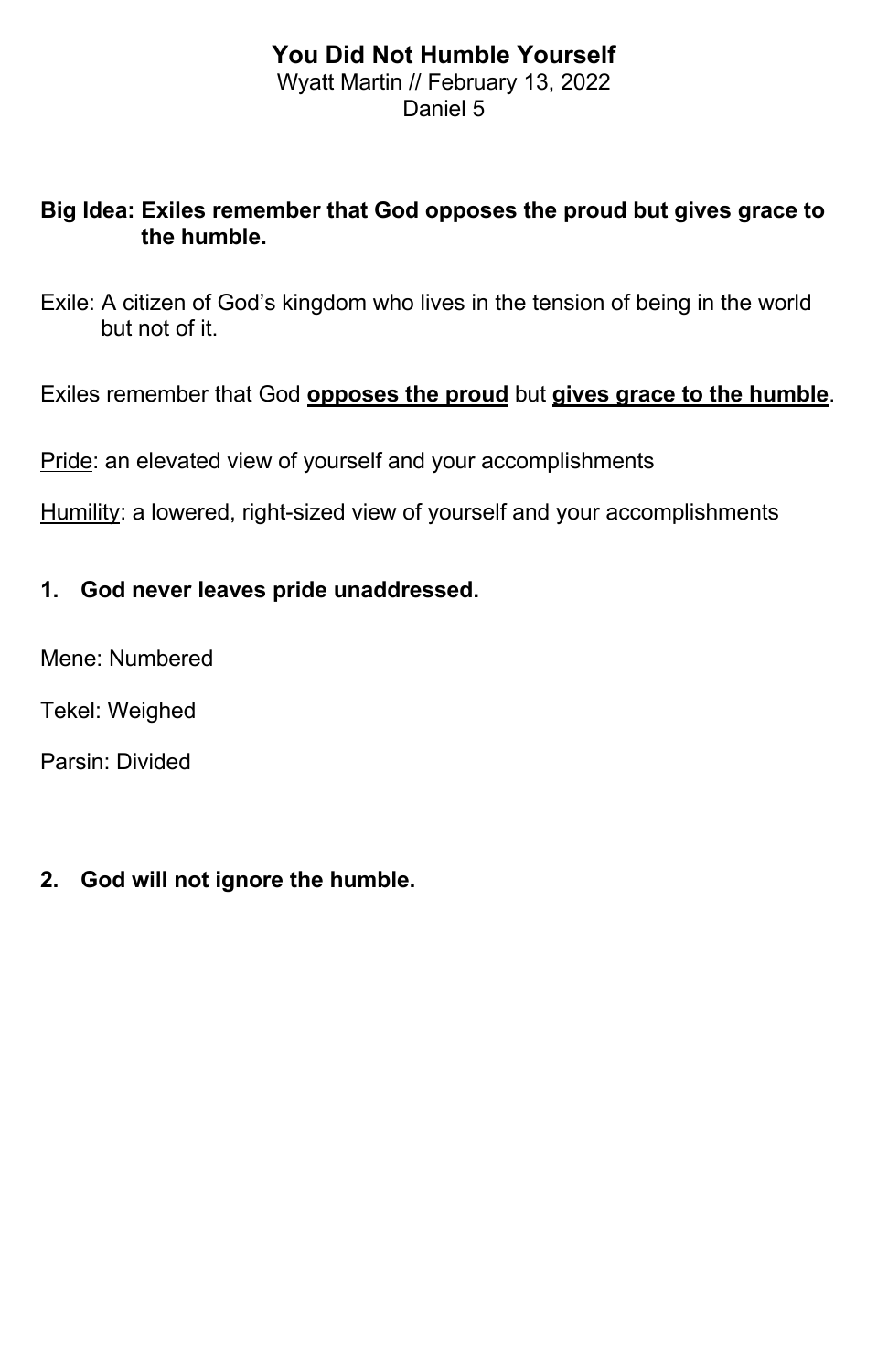### **Sermon questions**

Meet Daniel. A man who stayed radically faithful to God and thrived in his faith while living right in the middle of one of the most godless kingdoms of all time. He has a lot to teach us about what it looks like to be an exile—a citizen of God's kingdom who lives in the tension of being in the world but not of it. We are continuing our series in Daniel, and our passage this Sunday is **Daniel 5.** The Big Idea is *Exiles remember that God opposes the proud but gives grace to the humble.*

Use these questions to discuss the message from Sunday, focusing on how you can **grow** as an everyday follower of Jesus and how you can **go** accomplish what Jesus calls you to do.

1. This chapter is another example of God opposing the proud and giving grace to the humble. What examples of this truth can you point to, either from scripture or from personal experience?

2. Wyatt mentioned that success, praise, and comparison are all ways that pride can begin to take root in your heart. Where specifically do you need to be on guard against pride in these areas?